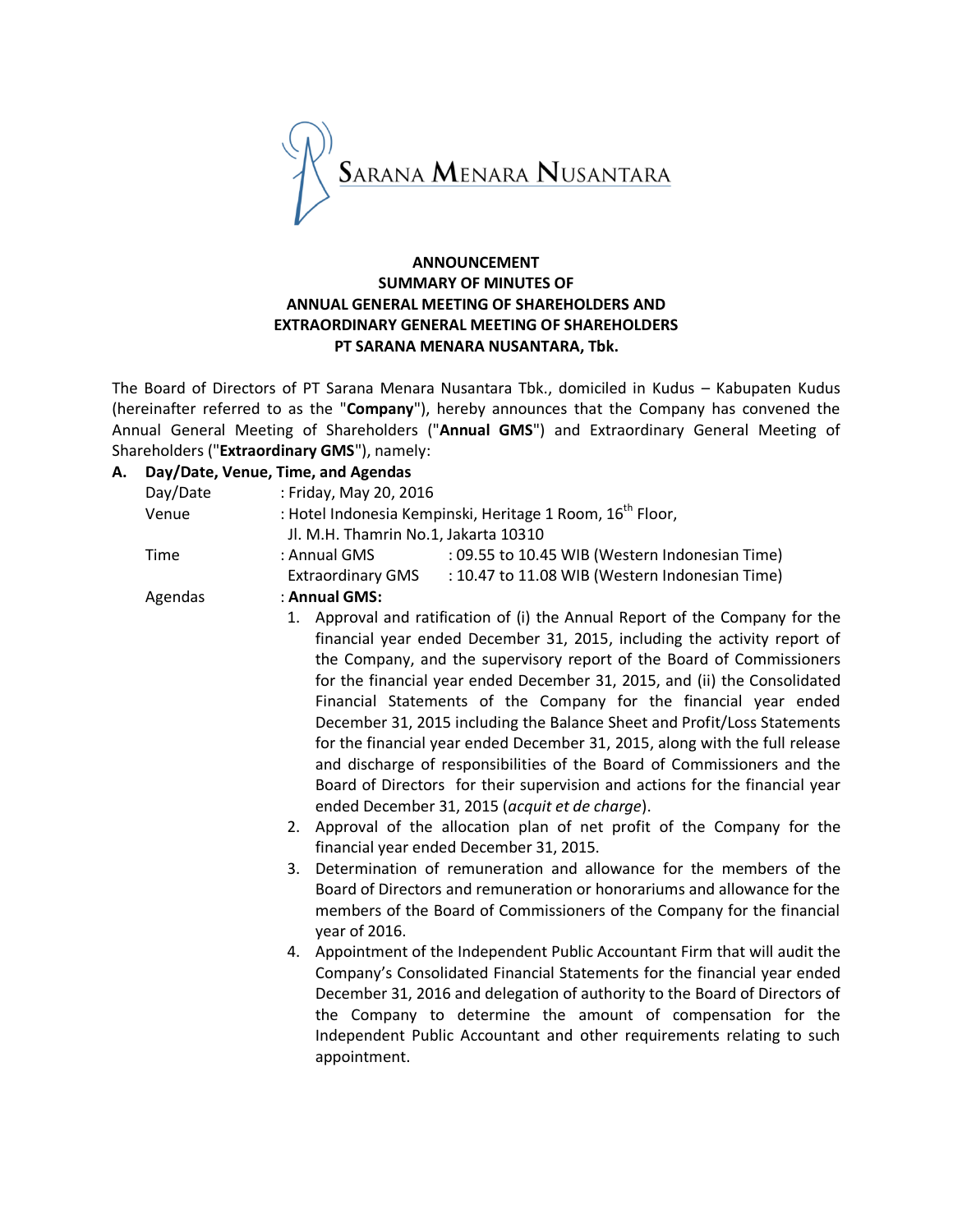#### **Extraordinary GMS:**

Approval of the Company's plan to carry out Capital Increase Without Pre-Emptive Rights ("PMTHMETD") as contemplated in OJK Regulation No. 38/POJK.04/2014 concerning Capital Increase of Public Companies Without Giving Pre-Emptive Rights ("POJK 38"), including:

- a. Approval of the amendment to the Articles of Association of the Company in connection with the increase of issued and paid-up capital of the Company in the framework of PMTHMETD; and
- b. To give power and authority with the right of substitution to the Board of Directors to implement the above-mentioned resolutions, including but not limited to make or request to be made all necessary deeds, letters or documents, to appear in the presence of authorized parties/officials, including notaries, to submit applications to authorized parties/officials, to obtain approval or to report the matter to authorized parties/officials as contemplated in the prevailing laws and regulations.
- **B. Member of the Board of Directors and the Board of Commissioners of the Company who attended the Annual GMS and Extraordinary GMS**

The Annual GMS and Extraordinary GMS were attended by the members of the Board of Directors and the Board of Commissioners, namely:

# **Board of Directors:**

| <b>President Director</b> | : Mr. Ferdinandus Aming Santoso |
|---------------------------|---------------------------------|
| Vice President Director   | : Mr. Adam Gifari               |
| Vice President Director   | : Mr. Stephen Duffus Weiss      |
| Director                  | : Mr. Kenny Harjo               |
| Director                  | : Mr. Michael Todd Bucey        |
| <b>Director</b>           | : Mr. Eko Santoso Hadiprodjo    |

#### **Board of Commissioners:**

| <b>President Commissioner</b> | : Mr. Tonny Kusnadi |
|-------------------------------|---------------------|
| Commissioner                  | : Mr. Ario Wibisono |

## **C. Chairman of the Meeting**

The Annual GMS and Extraordinary GMS were chaired by Mr. Tonny Kusnadi as the President Commissioner of the Company.

## **D. Attendance of the Shareholders**

The Annual GMS was attended by the shareholders and/or proxies of the shareholders representing 7,478,160,800 shares constituting 73.294% of 10,202,925,000 shares constituting all shares issued by the Company.

The Extraordinary GMS was attended by shareholders and/or proxies of the shareholders representing 7,126,601,100 shares constituting 69.849% of 10,202,925,000 shares constituting all shares issued by the Company.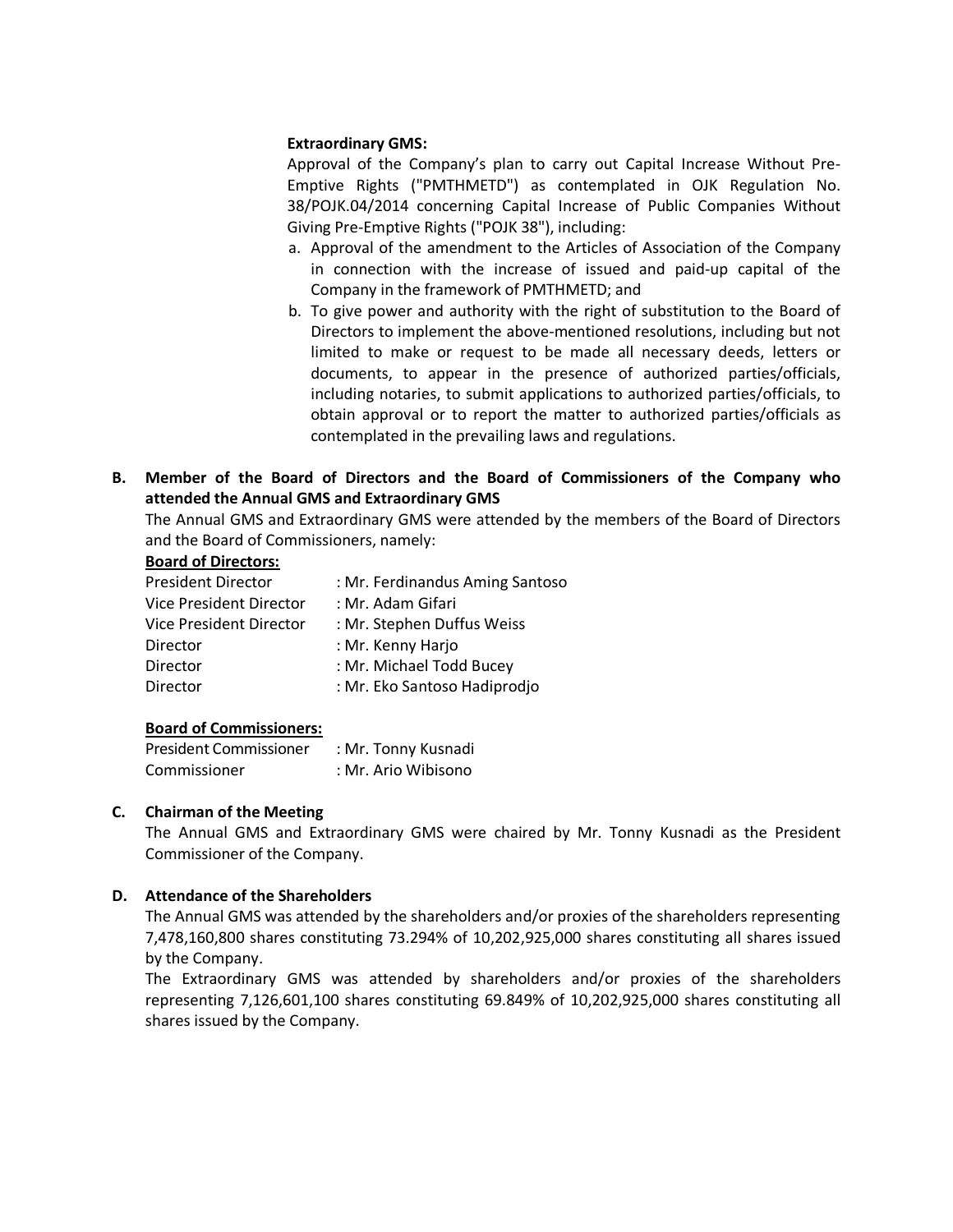# **E. Mechanism of Adopting Resolutions**

Adopting resolutions of all agendas of the Annual GMS and Extraordinary GMS were conducted by deliberation and consensus; in the event no consensus was reached, resolutions were adopted by voting.

# **F. Chance to Ask Questions and/or Give Opinions**

The shareholders were given the opportunity to ask questions and/or give opinions in each agenda of the Annual GMS and Extraordinary GMS, with the following details:

- In the Annual GMS, there was one shareholder who asked questions and/or gave opinions on the first and second agenda of the Annual GMS.
- In the Extraordinary GMS, there were no shareholders or proxies of the shareholders who asked questions and/or gave opinions.

## **G. Results of Voting/Decision-Making**

- There were no shareholders or proxies of the shareholders present in the Annual GMS and Extraordinary GMS who gave non-affirmative votes;
- There were no shareholders or proxies of the shareholders present in the Annual GMS and Extraordinary GMS who gave abstention (blank) votes;
- All shareholders or their proxies present in the Annual GMS and Extraordinary GMS voted gave affirmative votes;
- Thus, the decisions were approved by the Annual GMS and Extraordinary GMS by deliberation and consensus.

## **H. Resolutions of the Annual GMS and Extraordinary GMS**

In the Annual GMS, resolutions were adopted, which in essence were as follows: **First and Second Agendas**:

- 1. To approve and ratify the Annual Report of the Company for the financial year ended December 31, 2015, including the activity report of the Company, and the supervisory report of the Board of Commissioners for the financial year ended December 31, 2015, and the Consolidated Financial Statements of the Company for the financial year ended December 31, 2015, including the Balance Sheets and Profit/Loss Statements for the financial year ended December 31, 2015, along with the full release and discharge of responsibilities of the Board of Commissioners and the Board of Directors for their supervision and actions for the financial year ended December 31, 2015 (*acquit et de charge*), to the extent that their actions, including actions related to business activities derived from the main business of the Company are reflected in the Annual Report and Financial Statements of the Company for the financial year of 2015.
- 2. To approve the use of net profit of the Company for the financial year 2015 as follows:
	- a. to not distribute cash dividends to the shareholders of the Company;
	- b. Rp100,000,000 (one hundred million Rupiah) will be allocated and recorded as a reserve fund; and
	- c. Rp2,964,586,000,000 (two trillion nine hundred sixty four billion five hundred eighty six million Rupiah) will be entered and recorded as retained earnings, which will be used to increase working capital of the Company.

## **Third Agenda:**

Approved to delegate authority to the controlling shareholder of the Company, namely PT Sapta Adhikari Investama to determine the remuneration and/or allowance of the members of the Board of Commissioners and the Board of Directors of the Company by taking into account the proposals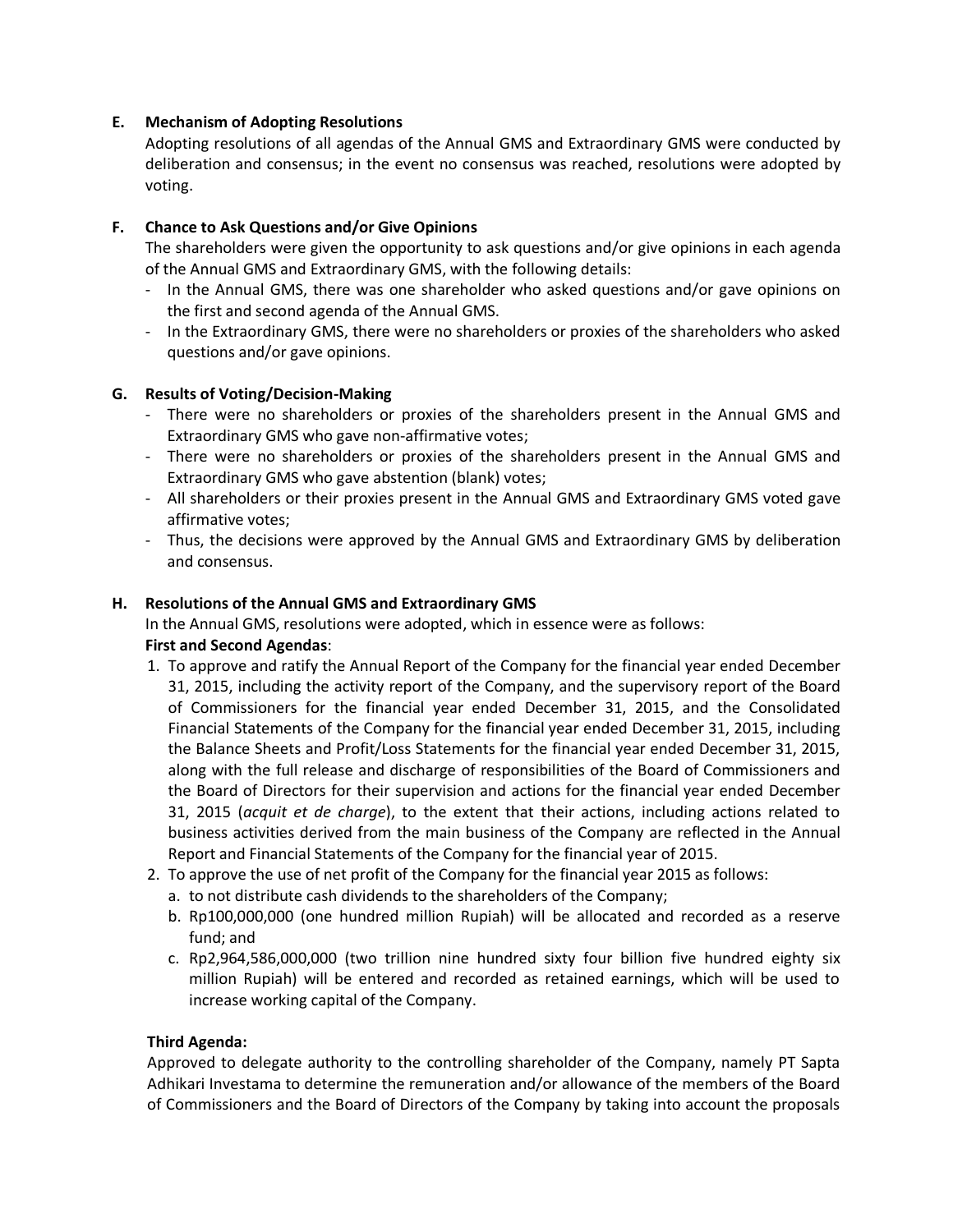of the Board of Commissioners of the Company, where the Board of Commissioners will base its proposal on the recommendations of the Remuneration and Nomination Committee of the Company.

#### **Fourth Agenda:**

Approved to delegate authority to the Board of Directors of the Company to appoint an Independent Public Accounting Firm that will audit the Company's Consolidated financial statements and books of the Company for the financial year ended December 31, 2016 and to determine the amount of compensation of the Independent Public Accounting and other requirements relating to such appointment.

In the Extraordinary GMS, resolutions were adopted, which in essence were as follows:

Approved the Company's plan to carry out Capital Increase Without Pre-Emptive Rights ("PMTHMETD") as contemplated in OJK Regulation No. 38/POJK.04/2014 concerning Capital Increase of Public Companies Without Giving Pre-Emptive Rights, by issuing new shares, a maximum of 1,020,292,500 (one billion twenty million two hundred ninety two thousand five hundred) common shares, with a nominal value of each share of Rp50.00 (fifty Rupiah), at an exercise price of at least Rp4,105 (four thousand one hundred and five Rupiah) per share, as set forth in the Disclosure of Information to Shareholders dated April 13, 2016 which was announced in Bisnis Indonesia daily newspaper on April 13, 2016, including:

- a. to approve and amend the Articles of Association of the Company in connection with the increase of issued and paid-up capital of the Company in the framework of PMTHMETD;
- b. to grant power and authority with the right of substitution to the Board of Directors of the Company to implement the decisions above, including but not limited to make or request to be made all required deeds, letters or documents, to appear before authorized parties/officials, including notaries, to submit applications to authorized parties/officials to obtain approvals or to report the matters to authorized parties/officials as contemplated in applicable laws and regulations; and
- c. to grant authority and power to the Board of Directors, with the right of substitution, to perform any and all actions necessary to implement the resolutions above in the framework of PMTHMETD, including but not limited to:
	- i. carry out any and all necessary actions in connection with the issuance of new shares in the framework of PMTHMETD;
	- ii. determine the total issued shares, and the increase of issued and paid-up capital of the Company in the framework of PMTHMETD;
	- iii. carry out any and all necessary actions in connection with PMTHMETD, without any exception, with due observance of the provisions of applicable laws and regulations and applicable regulations of the Capital Market;
	- iv. state/set forth the resolutions in deeds made before a Notary, to amend and/or restructure the provisions of Article 4 paragraph 2 of the Articles of Association of the Company or Article 4 of the Articles of Association of the Company in its entirety in accordance with the resolutions (including to confirm the composition of shareholders in the deed if needed), as required by and in accordance with the provisions of applicable laws, to make or request to be made and sign the required deeds, letters and documents, to appear before authorized parties/officials, including notaries, further to submit applications to authorized parties/officials, to obtain approval and/or submit notification on these Meeting resolutions and/or amendment to the Articles of Association of the Company in these Meeting